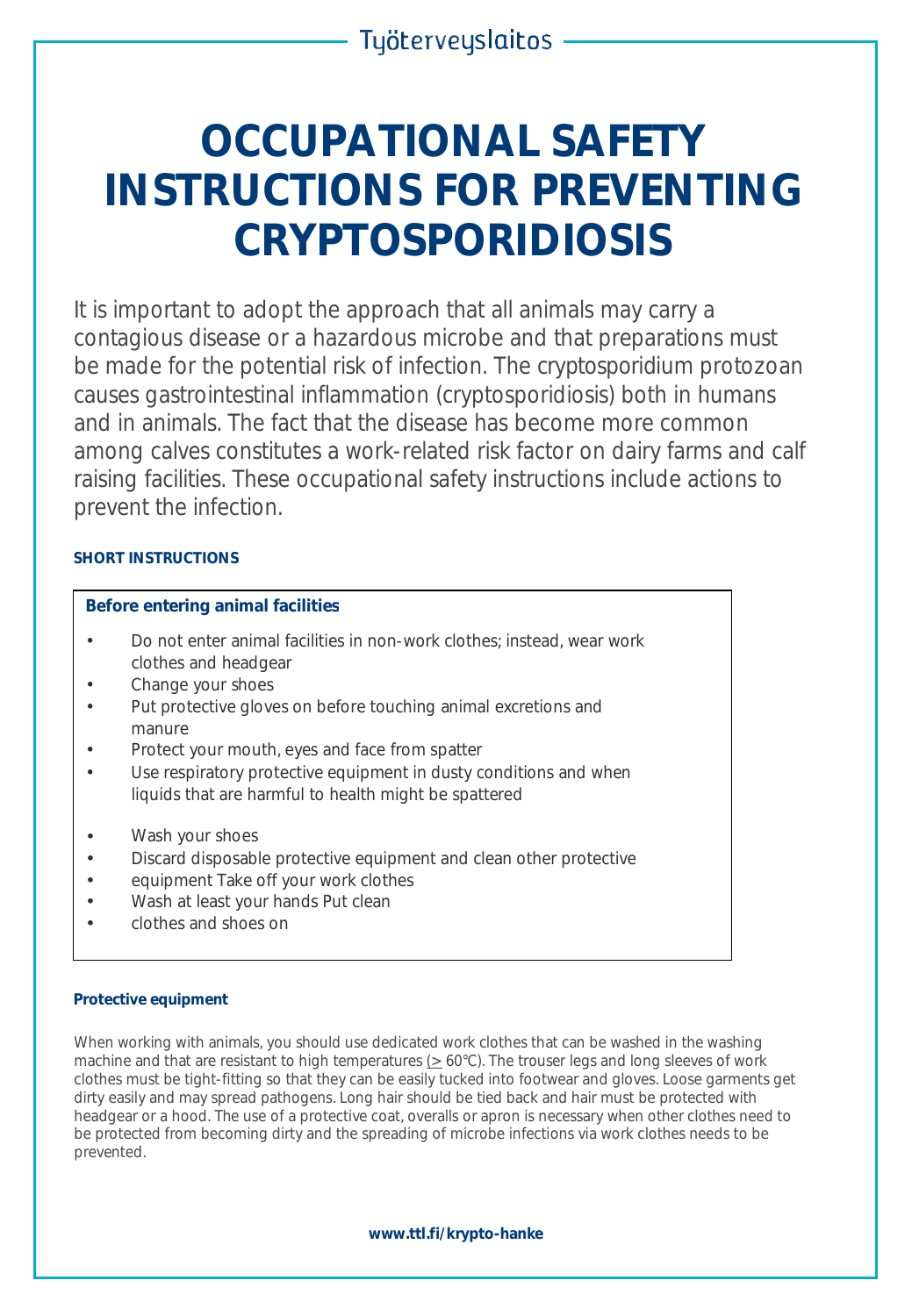Work clothes must be taken off and changed to non-work clothes before leaving the animal facilities for other locations, such as car or residential premises. Work clothes should be washed when they become dirty and especially if animal excretions have spattered on them. Work clothes must also be washed before it is used on another farm with animals.

When tending cattle, disposable protective gloves should be used especially when touching animals' hind quarters, mucous membranes or excretions. Disposable protective gloves should be worn for the entire duration of contact with ill animals or other exposure to manure (e.g. in cleaning work). Protective gloves must have a CE marking and an ID indicating compliance with the medical glove standard EN 455, at the minimum. The abovementioned protective gloves may not be washed or disinfected. If tasks involve the use of disinfectants or pharmaceutical substances, for instance, gloves with the ID for the EN 374 standard are more leak-tight and thicker and, as a result, provide better protection against pathogens and chemicals than gloves with the ID for the EN 455 standard.

If there is risk of spatter, it is necessary to protection your mouth, eyes and face with a face shield or with a mouth-nose protector and safety goggles, for instance. Respiratory protective equipment should be used in tasks where a risk of airborne infectious microbe is suspected or other airborne aerosol that is harmful to health is generated (e.g. from disinfectants) or there is a lot of dust. Thus far, there is no certainty about if cryptosporidiosis can be caught via air by swallowing dust or liquid aerosol.

Disposable protective clothing, footwear protection, protective gloves and other spatter protection and respiratory protective equipment are always disposed of immediately after use. Protective equipment must be taken off by turning the dirty surface inside and only touching clean surfaces to avoid getting dirt on hands, other parts of skin or clothes under the protective equipment. Footwear protection should not be used under normal circumstances as they break down easily and may be slippery. Work footwear must be safe, sturdy and easy to clean.

#### **Good hand hygiene**

Protective gloves and other protective equipment are not a replacement for good hand hygiene. Hands must be washed even after using protective gloves.

Rings, wristwatches, bracelets and mobile devices are not suitable for use in animal facilities as they gather microbes and are difficult to clean appropriately. Mobile devices can be protected with a disposable plastic bag, for instance, in which case they can be used by operating them through the plastic bag.

In work related to tending animals, nails must be kept short and may not be bitten. A good rule of thumb regarding nails is that when looking at your fingers from the palm side of the hand, nails should not be visible. Gel or other artificial nails or nail polish should not be used as they gather microbes like jewellery does.

A good care must be taken of skin on hands and also of other areas of skin. Skin with wounds or rash must heal or at least must be protected carefully before working in animal facilities.

## **Hand washing**

Hands must be washed with water and ordinary liquid soap whenever they are visibly dirty or feel dirty as well as after handling excretions. They must also be washed after going to the toilet, before meals, smoking or using snus and when coming to work and leaving work.

Hands must be washed for a minimum of 20 seconds. This is approximately the time that it takes to hum two verses of "The Wheels on the Bus". Hands are washed with warm water. Liquid soap is rubbed on hands so that also thumbs and the skin between the fingers are washed properly (see the hand washing image). If necessary, fingertips and undersides of nails must be cleaned with a nail brush. Disposable towels are used for drying the hands and turning the tap off after washing.

Disinfecting hands with alcohol-containing hand sanitiser reduces the amount of many microbes on skin but it is not effective against protozoans. Any visible dirt must always be removed by washing hands with soap and water. After that, the effect of washing can be boosted by removing other microbes with disinfectant. In addition, hand sanitisers have skin-care substances, such as glycerol, that remain on the skin after the alcohol evaporates and maintains moisture balance in the skin.